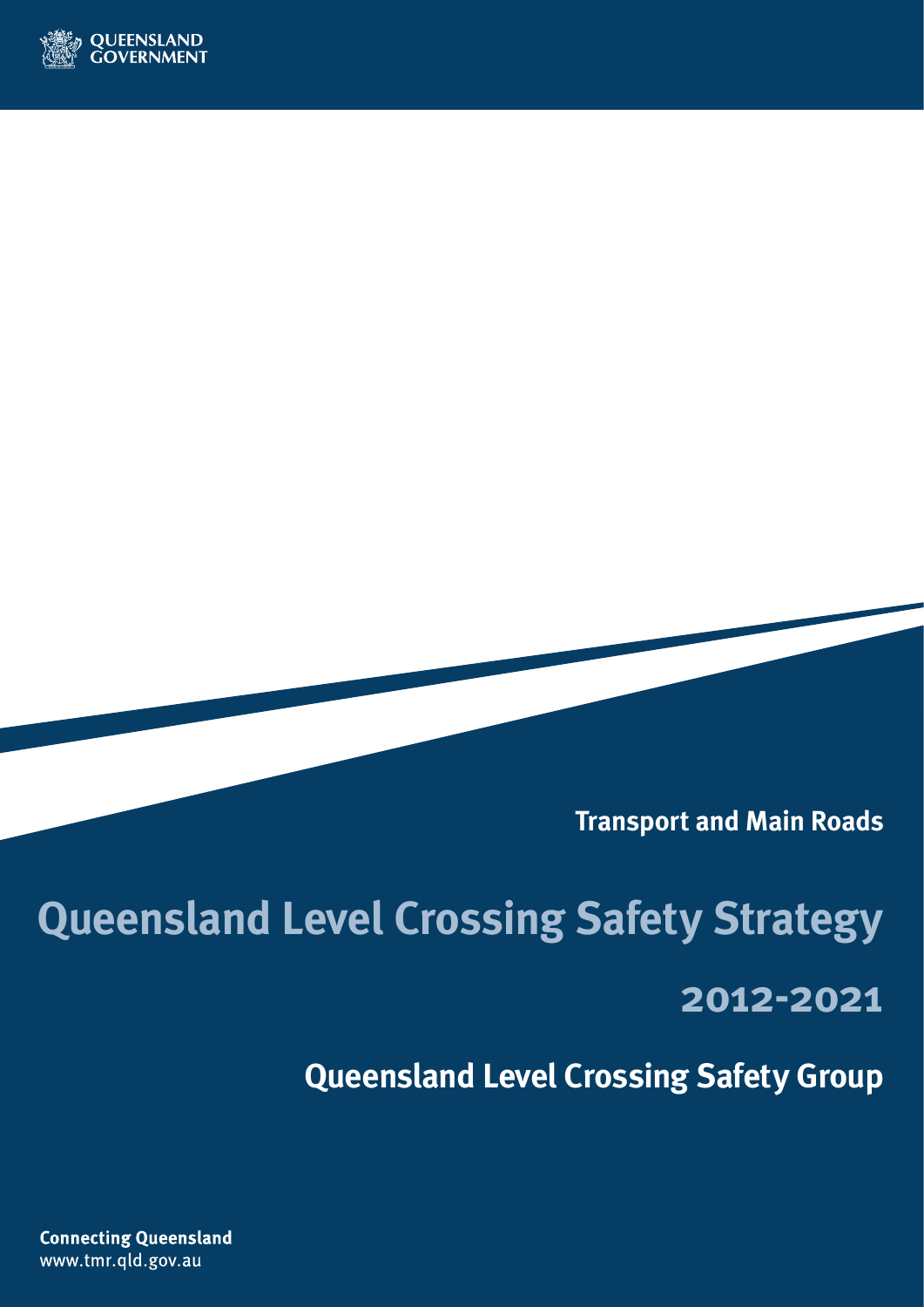Transport and Main Roads is Queensland's Rail Safety Regulator. We work with the rail industry to enhance rail safety by:

- conducting regular safety audits of operators
- investigating rail safety incidents
- overseeing compliance with rail safety legislation
- working with rail operators on potential opportunities to improve safety management
- collecting and analysing rail safety incident statistics.

#### **Contact:**

| Web          | http://www.tmr.gld.gov.au |
|--------------|---------------------------|
| <b>Phone</b> | 07 3066 2915              |
| Email        | rsr@tmr.qld.gov.au        |
| <b>Post</b>  | PO Box 673                |
|              | Fortitude Valley Qld 4006 |

© The State of Queensland (Department of Transport and Main Roads) 2012



http://creativecommons.org/licences/by/2.5/au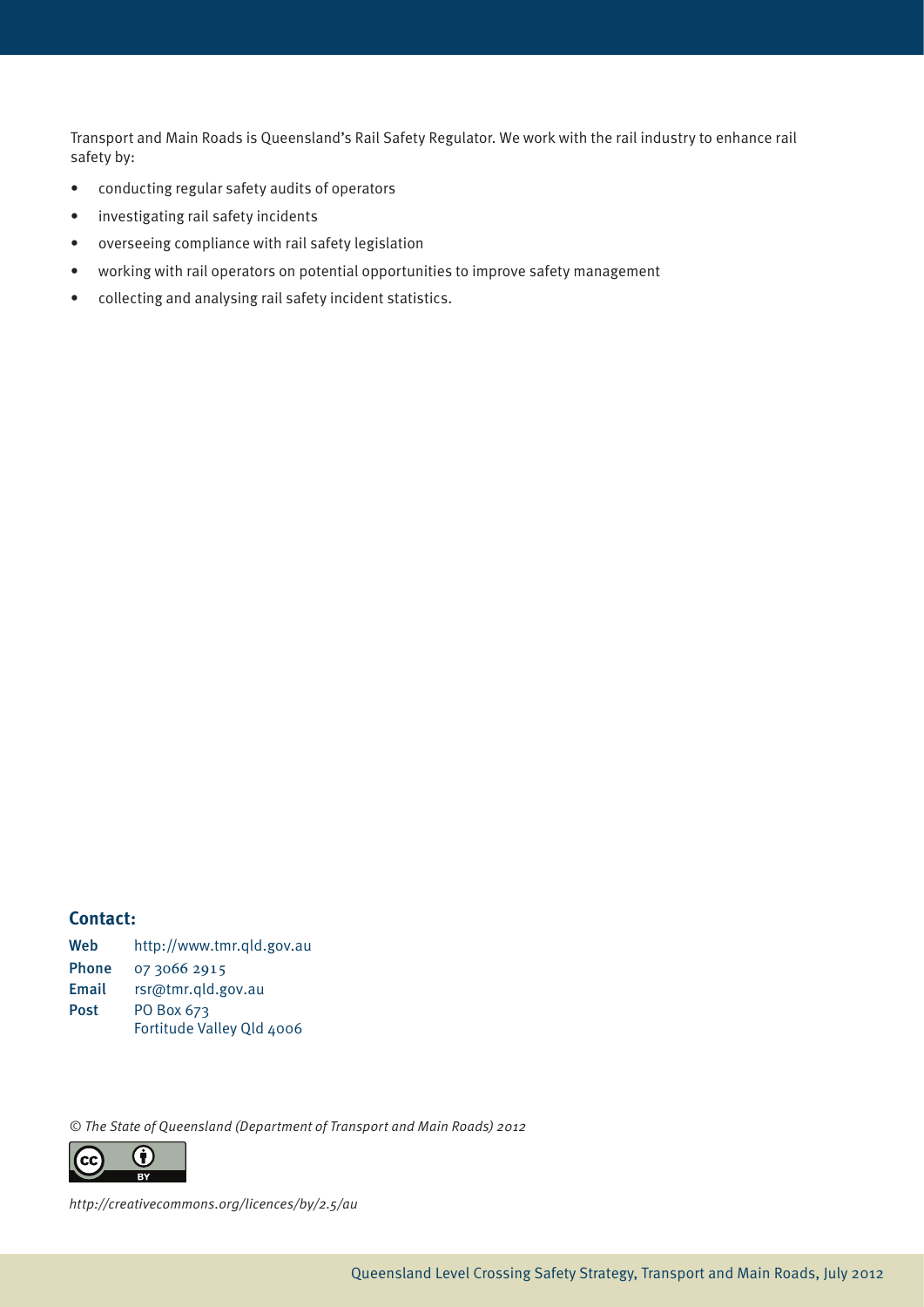### **Queensland Level Crossing Safety Strategy**

# **2012-2021**

**Queensland Level Crossing Safety Group**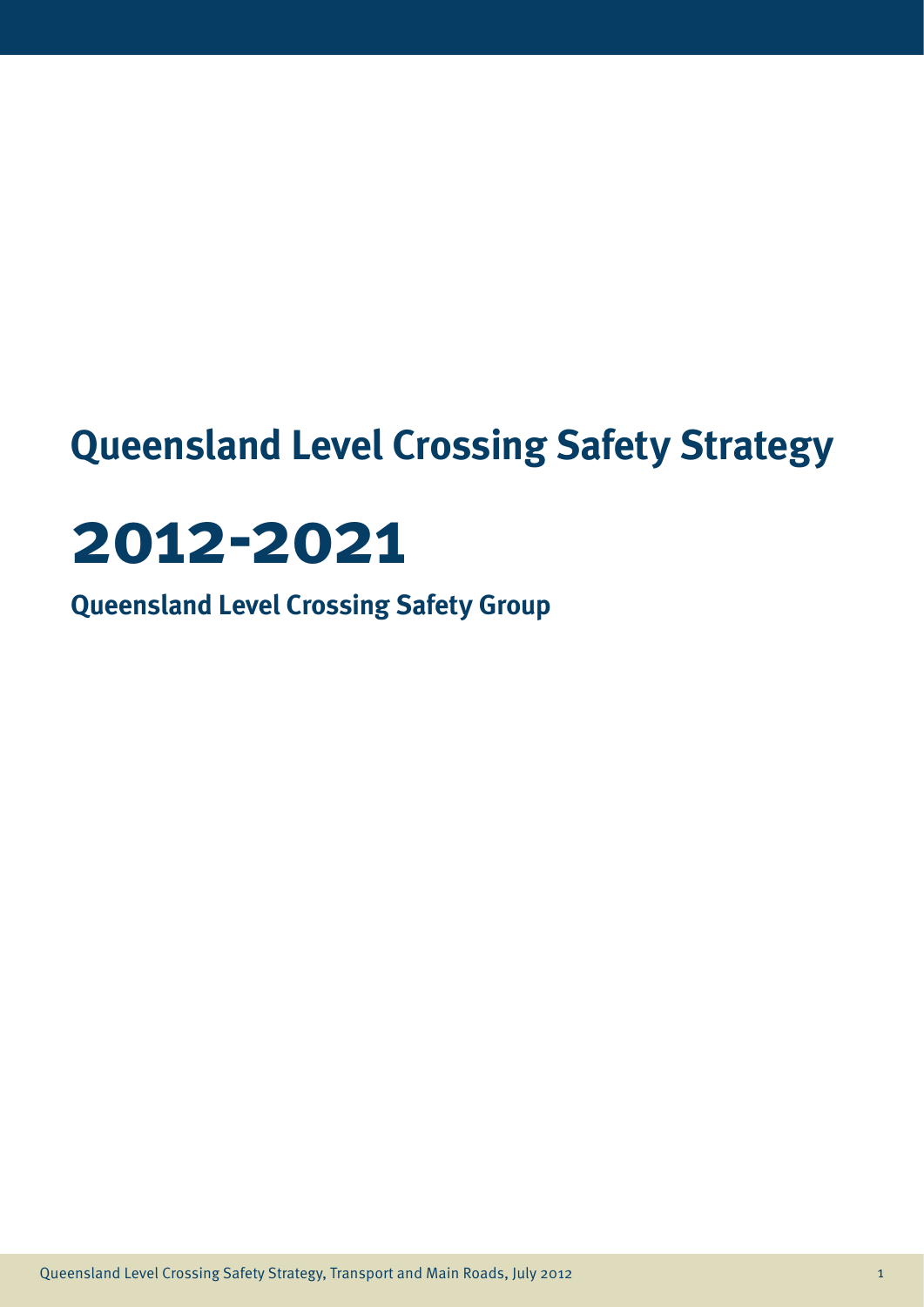### **Contents**

| Appendix - key actions and performance indicators 11 |  |
|------------------------------------------------------|--|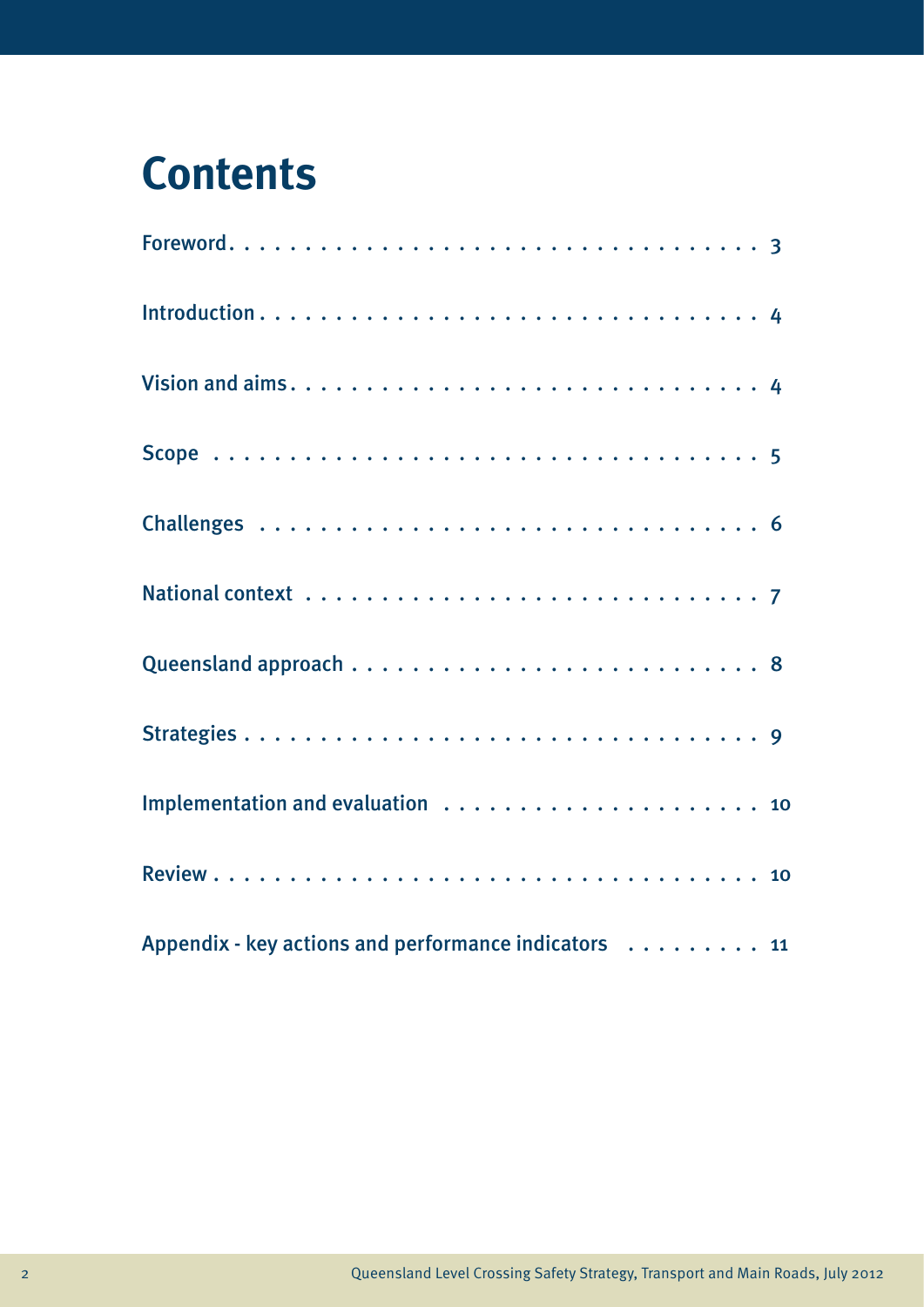### **Foreword**

All too often, level crossing accidents feature on the news around Australia. Thankfully, collisions with road vehicles in Queensland have been steadily declining since 2006, with relatively few fatalities. But there is no room for complacency. The Queensland Government believes any level crossing accident is one too many, especially when these can be avoided. Zero harm must be our goal.

Governments and rail industry leaders across Australia are acutely aware of the importance of maintaining the safest possible railway operations for both staff and customers. As a result, there have been many improvements made in recent years to level crossings throughout the state. Since 1999, and for the period to 2021, the Queensland Government has allocated over \$250 million to improve rail level crossing safety. Additional warning signs, road markings, flashing lights and boom gates have all contributed to making our level crossings safer.

Building on these achievements, I am pleased to introduce the Queensland Level Crossing Safety Strategy 2012-2021. This 10-year strategy is a comprehensive and carefully targeted commitment to further improve safety outcomes for all level crossing users. It has been developed by the Department of Transport and Main Roads collaboratively with representatives from local and state government organisations and industry.

Working together with the Queensland community, we will implement actions across 12 strategic focus areas. The aim is to eliminate collisions and reduce the number of near miss incidents.

Importantly, the strategy is consistent with national efforts to improve road and rail safety. It targets a wide range of initiatives including promoting safe behaviour at level crossings, enhancing the visibility and audibility of trains, exploring new technology, improving level crossing infrastructure, and undertaking research and development. While it is not always possible to eliminate existing level crossings, an objective of the strategy is to avoid adding any further level crossings to the current network.

A safe and efficient transport network is vital for connecting Queensland's people, places and businesses. This strategy will contribute to achieving a long term vision of zero harm at level crossings across Queensland.

#### **Scott Emerson MP**

Minister for Transport and Main Roads

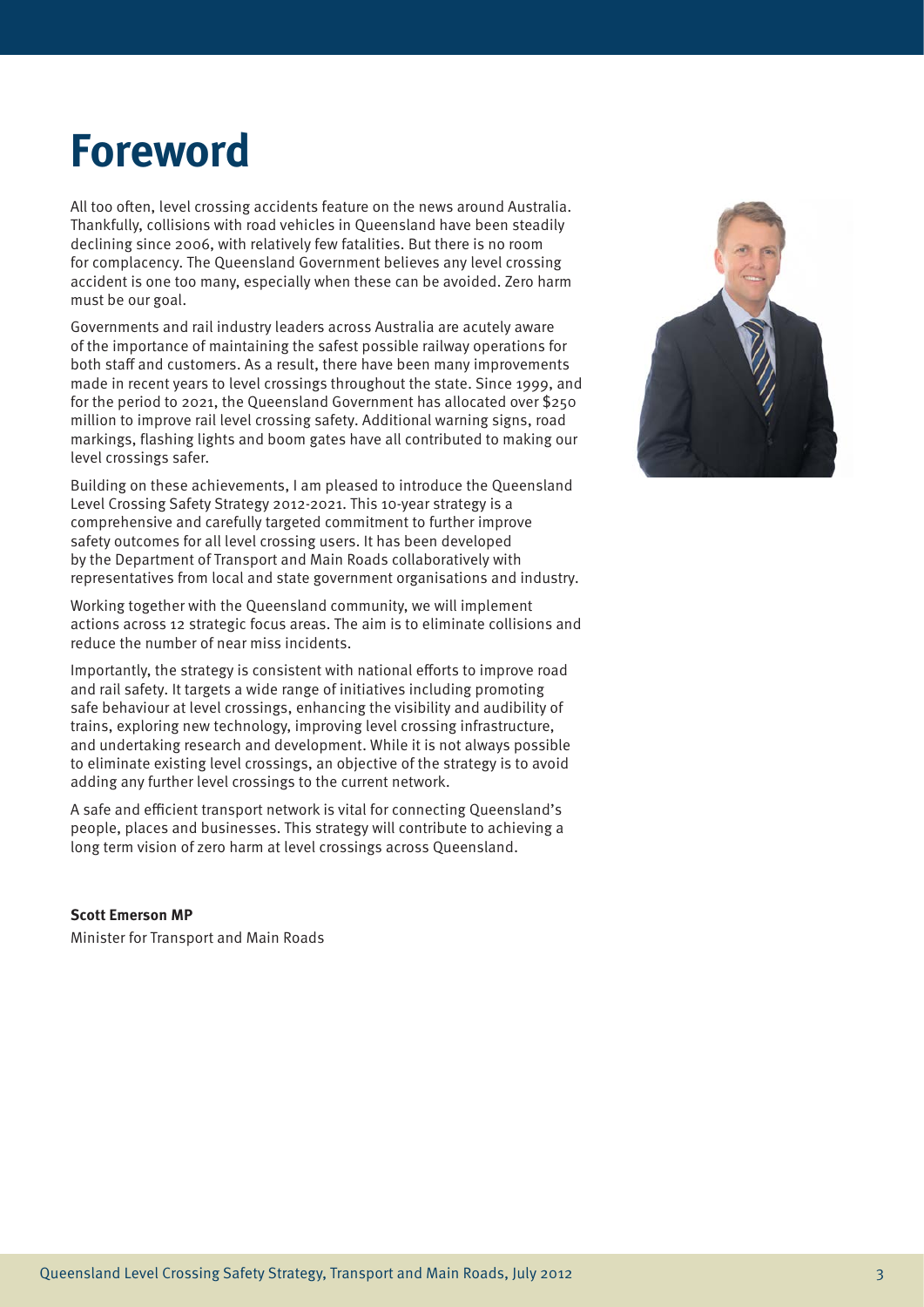

### **Introduction**

In Queensland from 2001 to 2011, level crossing incidents accounted for about 25% of all rail fatalities and serious injuries. In almost all cases, incidents have resulted from the actions and behaviours of road users. In a state that aims for 'zero harm' in transport safety, this statistic is too high.

The Queensland Government believes all level crossing incidents are ultimately avoidable. As a result, the Queensland Government has worked with stakeholder support from local and state government organisations and industry to champion this strategy which aims to eliminate level crossing collisions, reduce the number of near miss incidents and minimise the impact of any incidents that occur.

Under the strategy, rail and road stakeholders have committed to work collaboratively to address 12 areas of strategic focus across three themes: people, vehicles and infrastructure, and knowledge.

This strategy complements the National Railway Level Crossing Safety Strategy 2010-2020, which was released by the Australian Transport Council in 2009 to promote national consistency in addressing this important issue.

A reliable state transport network is vital for connecting people, places, goods and services. It is in everyone's interests that road and rail users work together to make this network as safe and efficient as possible.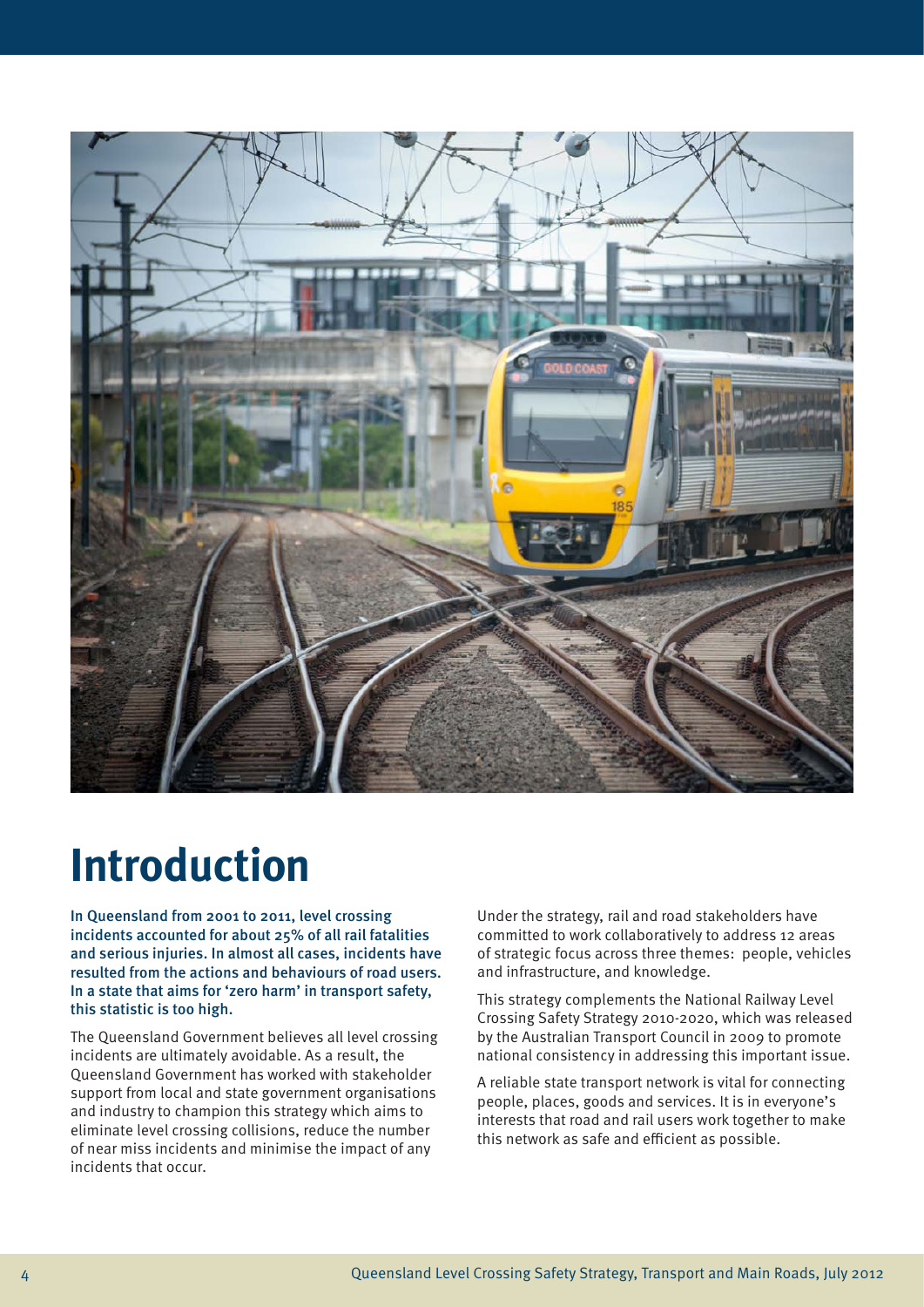### **Vision and aims**

The long-term vision of this strategy is zero harm at level crossings across Queensland.

To this end, in 2012-2021, the strategy aims to:

- • eliminate level crossing collisions
- reduce the number of near miss incidents at level crossings
- minimise the impact of any incidents that occur.



### **Scope**

This ten year strategy will be implemented at all public level crossings in Queensland, which includes approximately 1600 crossings, including pedestrian crossings.

The strategy focuses on all users of level crossings, including train crew and passengers, road vehicle drivers, riders, passengers and pedestrians.

The strategy excludes private (occupational) crossings and crossings that are part of the cane rail network. These crossings, including any which may be accessible to the public, are considered to be a workplace health and safety matter and are managed under separate arrangements.

A level crossing is defined by Australian Standard 1742.7-2007 as any crossing of a railway at grade, providing for both vehicular traffic and other road users including pedestrians.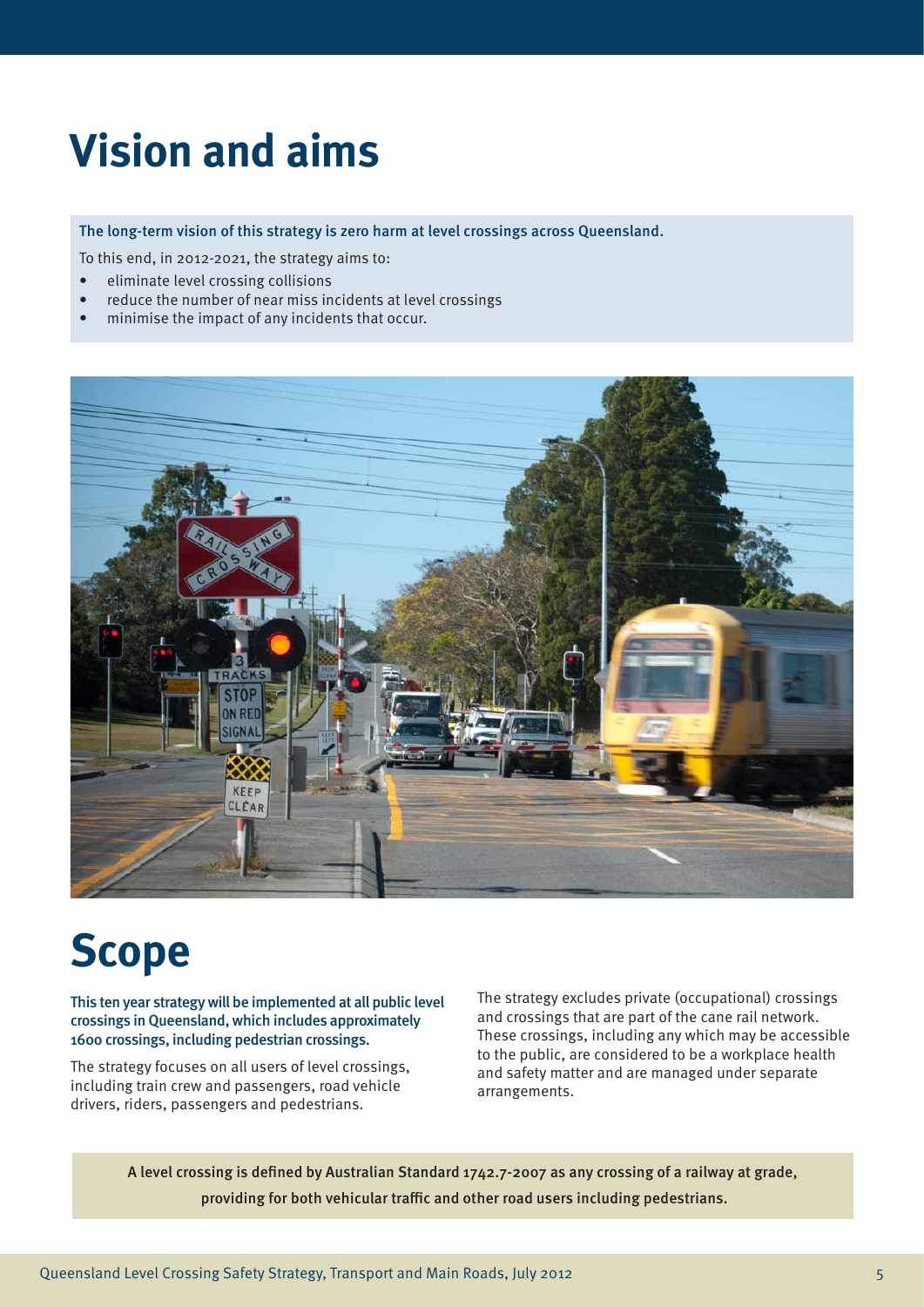## **Challenges**

Overall, Queensland has a good level crossing safety record when compared with other states, territories and with other countries. Yet more must be done if we are to achieve our vision of zero harm.

#### **Factors contributing to collisions**

There is no single reason for level crossing collisions and near misses occurring. Contributing factors can include:

- people, especially road users and the extent to which they obey the law and respond appropriately to the circumstances of the moment
- vehicles and infrastructure, including speed limits, the design of vehicles, and the design and condition of level crossings and level crossing environments
- the overall management of road-rail interfaces, including coordination between service providers, the allocation of resources, and the ways in which knowledge is applied to enhance safety.

#### **Number of collisions and near misses**

Many level crossing incidents that occur are potentially dangerous but do not result in an actual collision. Often there are 'near misses' between a train and a road vehicle or pedestrian. Sometimes there is damage to level crossing infrastructure, or equipment failure.

In Queensland between 2001 and 2011 there were 5266 reported level crossing incidents – an average of 1.3 incidents a day. Also in the same period, there were 196 reported collisions. While this number may not seem especially high, it is still unacceptable.



In almost all level crossing incidents, the actions and behaviours of individual road users were found to be the key contributing factors. Around 36 per cent of reported level crossing incidents in Queensland during this period involved a truck. It should be noted heavy vehicle mass and length contribute to the risk of collision with trains at level crossings.



#### **Impacts of collisions**

Any level crossing collision can cause service disruptions, property damage, injury and in the most tragic cases, death. This can result in substantial social and economic impacts, as well as a loss of confidence in the public transport system. The combination of speed and more passengers and freight travelling on intersecting rail and road systems also raises significant concerns about the potential for high impact or catastrophic incidents, which could result in mass fatalities.

From 2001 to 2011, collisions at Queensland level crossings resulted in 23 deaths and 45 hospitalisations. This is an average of nearly 6 serious casualties a year. A high proportion of level crossing casualties in Queensland have occurred in rural areas.

The Bureau of Transport and Regional Economics (2002) has estimated that in 1999, the cost of level crossing collisions nationwide was \$32 million. On this basis, after adjustment for inflation, the annual cost to Queensland today could be around \$10 million.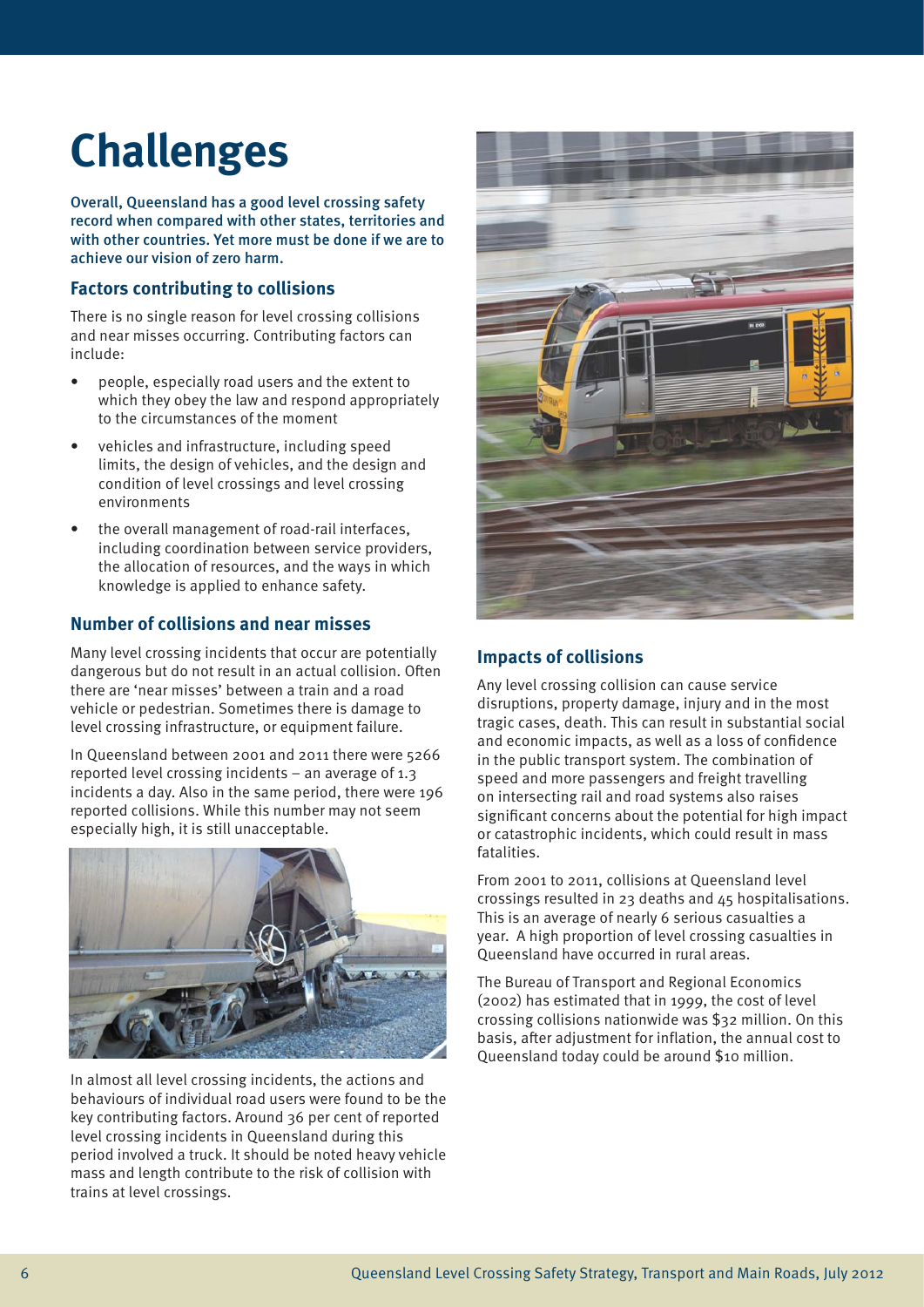

### **National Context**

Fortunately, there is already a high level of commitment from governments and the rail industry to make level crossings as safe as possible. In recent years, investments have included additional warning signs, road markings, flashing lights and boom gates. This strategy builds on these achievements, and is consistent with the range of existing national, state and local work to improve rail and road safety.

At the national level, the Standing Council on Transport and Infrastructure, formerly known as the Australian Transport Council (ATC), provides a forum for the Australian Government and all states and territories to work cooperatively in support of nationally consistent, safe, sustainable and competitive transport systems. In November 2009, the ATC released the National Railway Level Crossing Safety Strategy (2010-2020).

A Queensland Level Crossing Safety Group has been established, consisting of local and state government representatives and industry. This group provides advice on level crossing strategy and oversees a memorandum of understanding which defines management and funding responsibilities of railway managers and road authorities at level crossings.

Funding of up to \$17 million has been allocated from 2006-2007 to 2012-2013 for public open level crossing assessments and upgrades (excluding grade separations) provided through a contractual agreement between the Queensland Government and Queensland Rail. Upgrades on the rail network are also funded

through commercial business arrangements and additional Australian Government and Queensland Government programs and projects.

The Transport (Rail Safety) Act 2010 requires all Queensland road managers (primarily local government and the Department of Transport and Main Roads) and rail managers (including Queensland Rail, QR National, Australian Rail Track Corporation and Tourist and Heritage rail operators) to enter into road/rail crossing interface agreements to jointly manage level crossing safety. All road and rail managers are required to enter into these agreements by 1 September 2012. These requirements are also provided for in the Rail Safety National Law.

Importantly, level crossing safety is a shared responsibility. The success of this strategy relies on representatives from government, industry and the community working together.

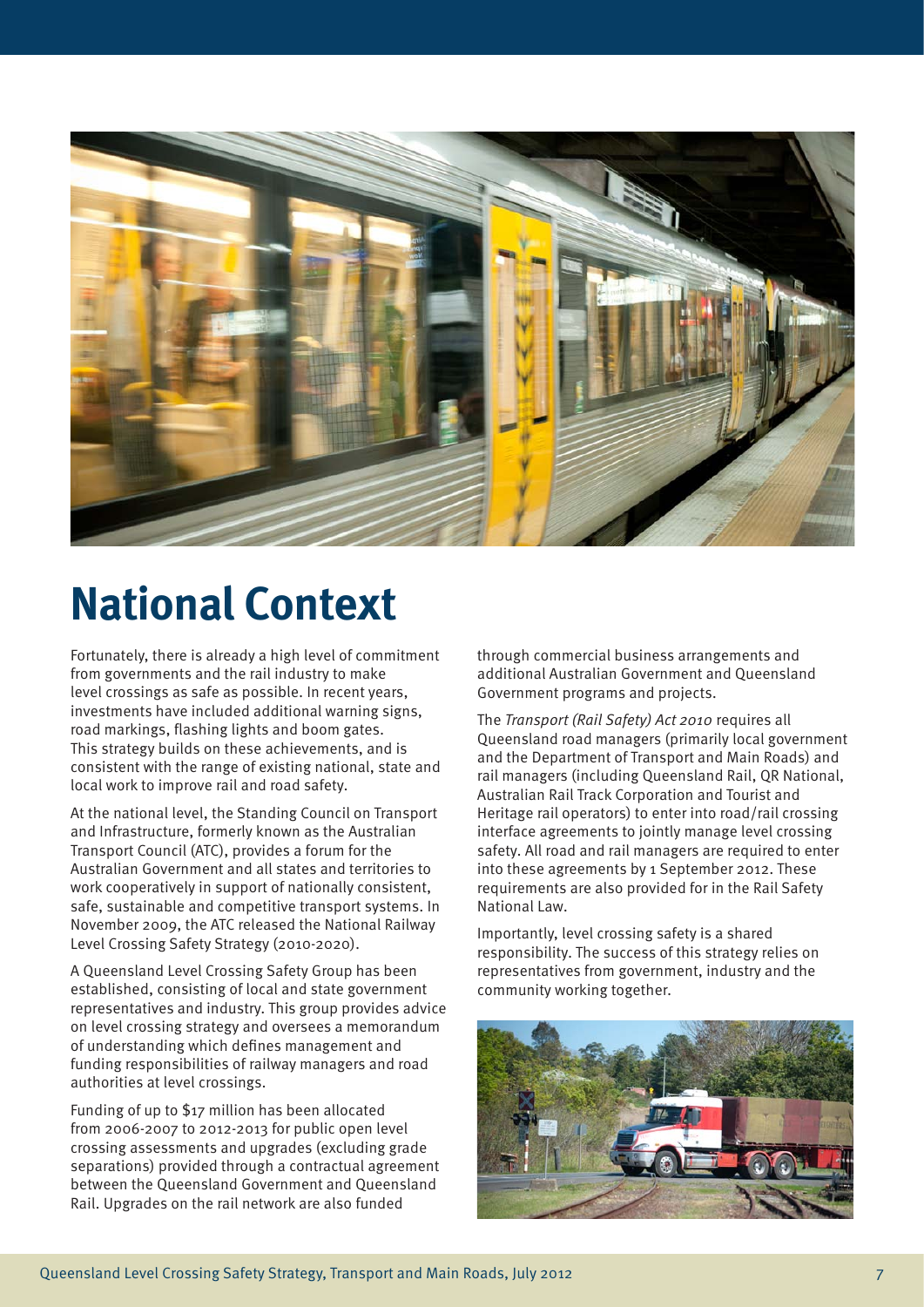## **Queensland approach**

In light of the challenges and complexity of level crossing safety, this strategy takes an approach which is:

- broad-based, seeking the involvement of the wide range of stakeholders with shared responsibilities across all possible aspects of level crossing safety
- balanced, giving due weight to both behavioural and technical solutions, acknowledging the evidence that level crossing trauma is caused by human factors as much as engineering and design factors
- collaborative, basing action on the cooperative engagement of key stakeholders both in Queensland and nationwide
- knowledge-driven, basing solutions on evidence and recognising the ongoing need for comprehensive data, investigation, evaluation, research and development
- proactive, reducing the number and severity of collisions by addressing known risks and possible risks
- focused, targeting specific population groups and risks, as well as adopting more generic solutions
- prioritised, seeking value for money to address priority issues
- accountable, providing performance indicators and other mechanisms to ensure key stakeholders meet their obligations
- based on 'safe systems', where all aspects of the road-rail interface are geared to safety and all parties are expected to contribute, including road users. Underpinning this approach is an emphasis on knowledge (understanding the way the system works, including the complex interactions between its components).

The Queensland approach is consistent with and supplements the 'safe system' approach of the National Railway Level Crossing Safety Strategy 2010-2020.



Source: The Australian Transport Council, 2009, National Railway Level Crossing Safety Strategy 2010-2020, p5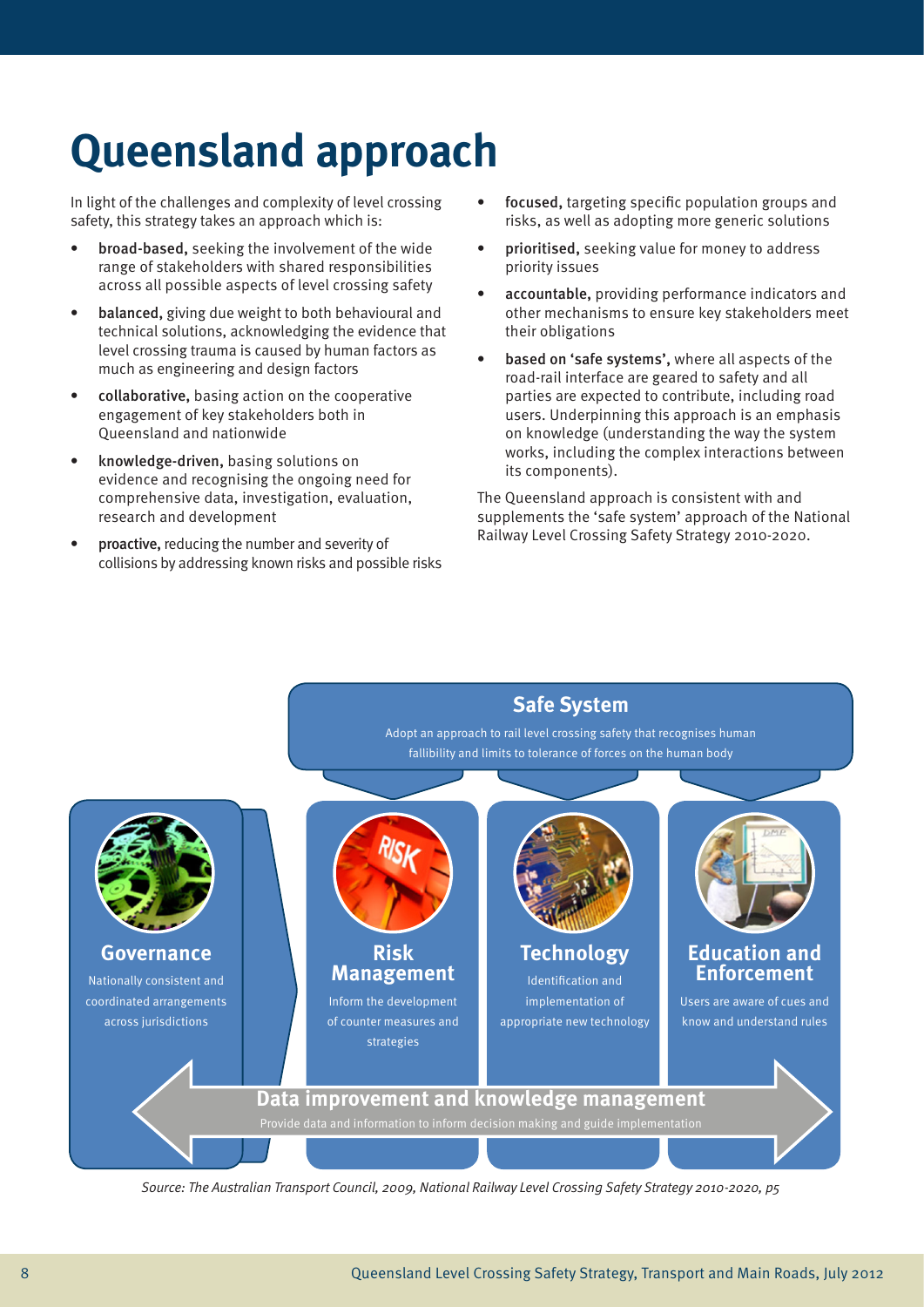## **Strategies**

Level crossing safety in Queensland will be improved through action in 12 key areas. These relate to: people, vehicles and infrastructure, and the effective use of knowledge.

#### **People**

- 1. Coordinate level crossing services
- 2. Increase public awareness
- 3. Address risk to specific population groups
- 4. Enforce the law

#### **Vehicles and infrastructure**

- 5. Equip trains, train crews and road vehicles to reduce risk
- 6. Reduce heavy vehicle risk
- 7. Maintain and improve level crossing infrastructure
- 8. Control level crossing environments
- 9. Eliminate level crossings where appropriate

#### **Knowledge**

- 10. Evaluate safety initiatives and investigate incidents
- 11. Collect and analyse data to better understand risk
- 12. Promote research and development

#### **People**

1. Coordinate level crossing services

Coordinate services effectively at all levels, from high-level policy and strategy development to the management of individual level crossings.

2. Increase public awareness

Promote level crossing safety through all available channels and through both road and rail public awareness campaigns.

#### 3. Address risk to specific population groups

Target the special needs and circumstances of young people, seniors, pedestrians and vulnerable people such as people with disabilities.

4. Enforce the law

Deter would-be offenders, apply police resources effectively and use new technologies to strengthen enforcement.

#### **Vehicles and infrastructure**

5. Equip trains, train crews and road vehicles to reduce risk

Enhance the visibility and audibility of train klaxons, explore the potential of vehicle-to-vehicle Intelligent Transport Systems and strengthen vehicles to reduce the impact of a collision.

#### 6. Reduce heavy vehicle risk

Ensure infrastructure is suitable for heavy vehicle use by only approving over-length vehicle use on roads where level crossing risks will not be increased and assist heavy vehicle drivers through education and awareness.

#### 7. Maintain and improve level crossing infrastructure

Assess risk, maintain and upgrade infrastructure as appropriate, and explore the potential of vehicle-toinfrastructure Intelligent Transport Systems.

#### 8. Control level crossing environments

Address road speed limits, road and rail design and other environmental factors which might contribute to collisions and near misses.

#### 9. Eliminate level crossings where appropriate

Explore opportunities for grade separation or closing level crossings and seek to minimise any proposals to construct a public level crossing on a greenfield site, with a clear objective to add no further open level crossings to the network.

#### **Knowledge**

#### 10. Evaluate safety initiatives and investigate incidents

Use audits, evaluation and investigations to improve knowledge and understanding of the strengths or weaknesses of particular approaches to level crossing safety.

#### 11. Collect and analyse data to better understand risk

Improve data quality and apply data in ways that will increase knowledge of crash causes and countermeasures.

#### 12. Promote research and development

Encourage and monitor research and development relating to level crossing safety, including matters relating to human factors and driver interactions with level crossing (and other) infrastructure.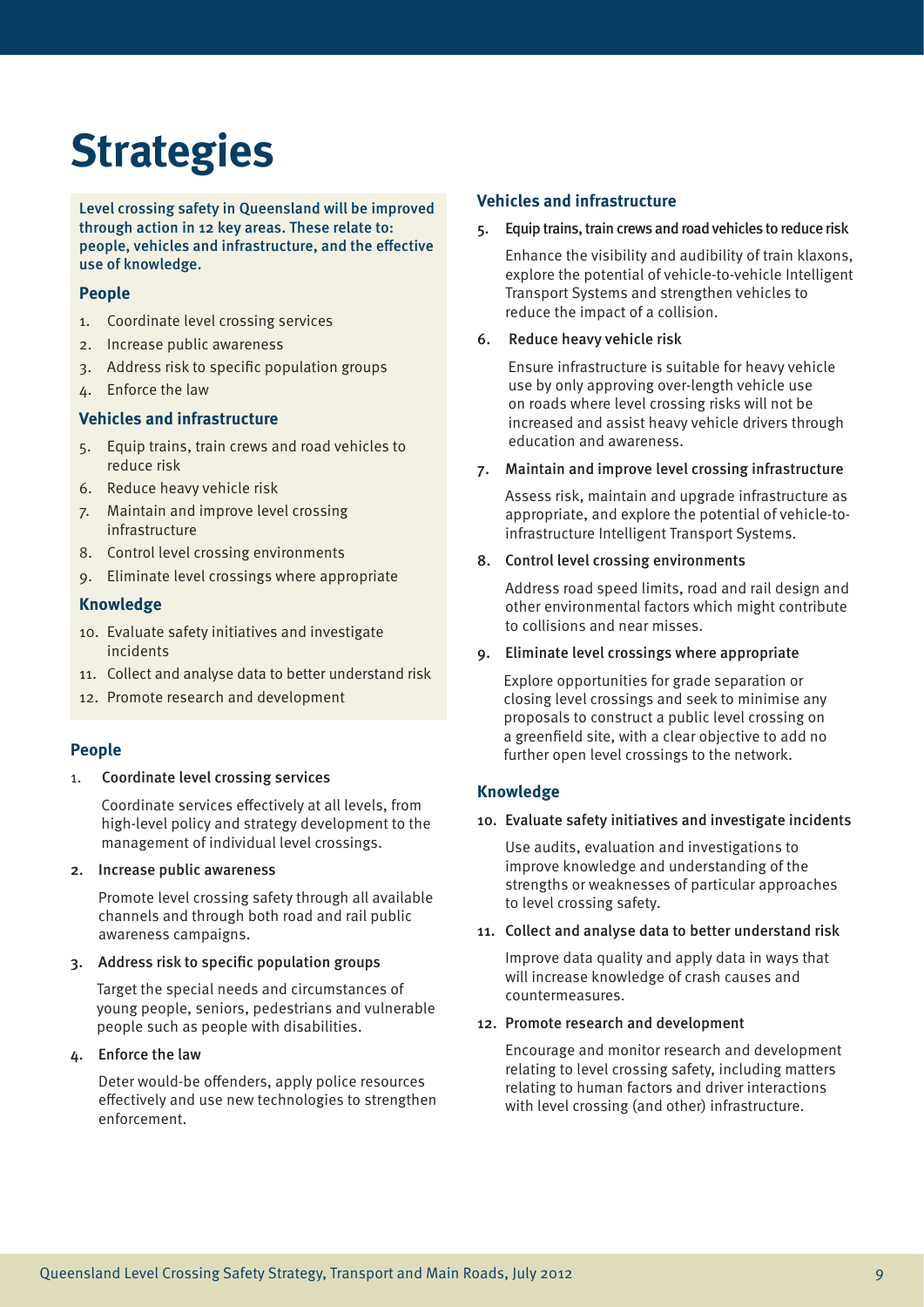

### **Implementation and evaluation**

The Queensland Level Crossing Safety Group will develop annual action plans, statements of current priorities, and outcome indicators to guide and coordinate implementation of this strategy.

Delivery of specific initiatives in the 12 areas of focus will remain the responsibility of local and state government agencies and industry organisations, in accordance with their existing roles. Individual agencies and organisations will retain responsibility for developing their work programs in consultation with the Queensland Level Crossing Safety Group, and as appropriate to their own resources and priorities. They will report within their own chains of accountability for the delivery of their programs and achievement of key performance measures. The Queensland Level Crossing Safety Group will provide overall direction, and will monitor progress towards achieving the strategy's vision.

While statistical trends and dollars spent can help to demonstrate progress, it is important not to lose sight of the strategy's long-term vision of zero harm. The two overall performance indicators for the strategy are:

- number of collisions and near misses
- number of deaths and hospitalisations (normalised for traffic growth).

A reliable state transport network is vital for connecting people, places, goods and services. It is in everyone's interests that road and rail users work together to make this network as safe and efficient as possible.

### **Review**

This strategy will be reviewed after three years to ensure it remains consistent with contemporary trends and developments. A reassessment of the strategy will occur towards the end of the strategy period (2021).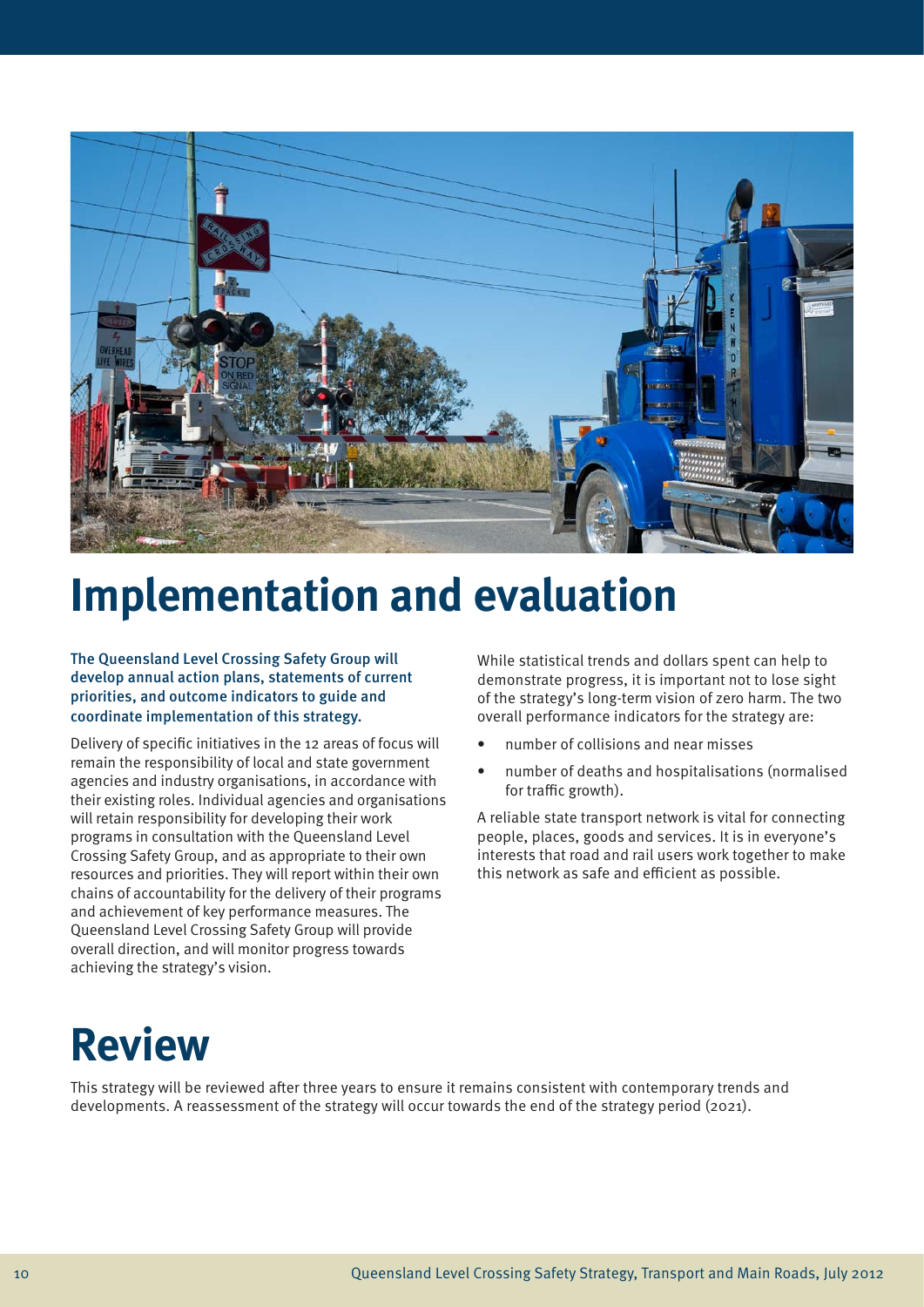### **Appendix - key actions and performance indicators**

| <b>KEY AREA OF</b><br><b>FOCUS</b> | <b>KEY AREA</b><br><b>OUTCOMES</b>                  | <b>KEY ACTIONS</b>                                                                                                                             | <b>INITIATIVE STARTS</b> |                     |
|------------------------------------|-----------------------------------------------------|------------------------------------------------------------------------------------------------------------------------------------------------|--------------------------|---------------------|
|                                    |                                                     |                                                                                                                                                | 2012/13                  | <b>POST</b><br>2013 |
| People                             | Coordinate<br>level crossing<br>services            | Coordinate level crossing activities statewide through the<br>Queensland Level Crossing Safety Group.                                          |                          |                     |
|                                    |                                                     | Contribute to the coordination of level crossing safety<br>activities Australia-wide through membership of national<br>bodies.                 |                          |                     |
|                                    |                                                     | Implement the Memorandum of Understanding for<br>Management and Funding Responsibility for Level Crossing<br>Safety.                           |                          |                     |
|                                    |                                                     | Facilitate the introduction of interface agreements providing<br>for the coordination of risk management at individual level<br>crossings.     |                          |                     |
|                                    | Increase<br>public<br>awareness                     | Promote level crossing safety through the continuous public<br>awareness campaigns that promote overall road safety and<br>rail safety.        |                          |                     |
|                                    |                                                     | Promote level crossing safety through public awareness<br>campaigns.                                                                           |                          |                     |
|                                    |                                                     | Promote level crossing safety through National Rail Safety<br>Week.                                                                            |                          |                     |
|                                    | Address risk<br>to specific<br>population<br>groups | Address risk to young people, seniors and pedestrians<br>through road and rail safety public awareness campaigns.                              |                          |                     |
|                                    |                                                     | Contribute to the national project developing primary school<br>resources on level crossing safety.                                            |                          |                     |
|                                    |                                                     | Investigate the feasibility of installing lockable gates to<br>prevent pedestrians from forcing gates open when a train is in<br>the vicinity. |                          |                     |
|                                    |                                                     | Undertake the assessment of pedestrian crossings for<br>compliance with Australian Standards.                                                  |                          |                     |
|                                    | Enforce the<br>law                                  | Review the appropriateness of penalties for breaches of<br>Queensland law in relation to level crossings.                                      |                          |                     |
|                                    |                                                     | Enforce the road rules relating to level crossings through<br>traffic policing.                                                                |                          |                     |
|                                    |                                                     | Amend state legislation to provide for use of level crossing<br>safety cameras.                                                                |                          |                     |
|                                    |                                                     | Install safety cameras at selected level crossings.                                                                                            |                          |                     |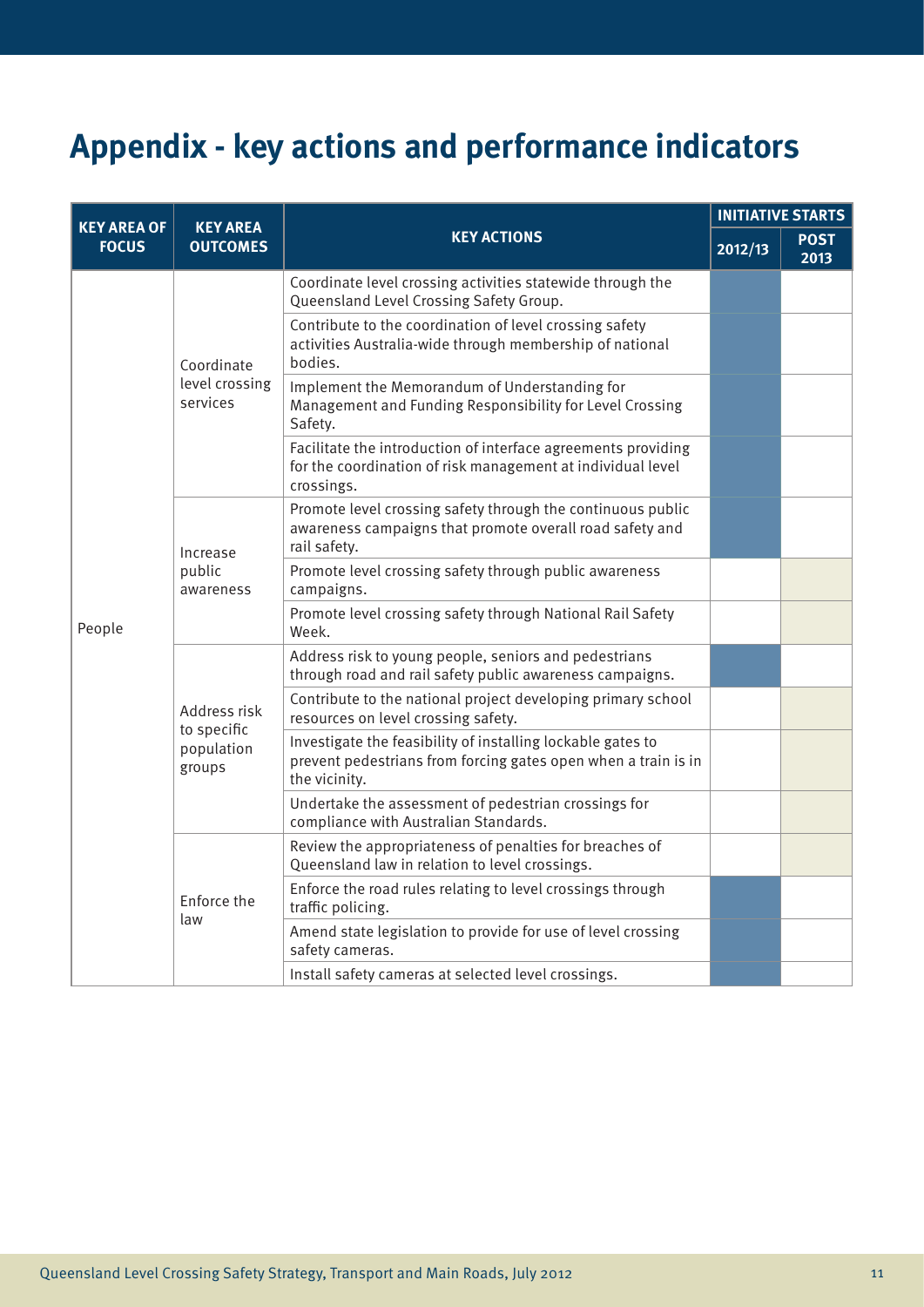| <b>KEY AREA OF</b> | <b>KEY AREA</b><br><b>KEY ACTIONS</b><br><b>OUTCOMES</b>               | <b>INITIATIVE STARTS</b>                                                                                                                                                  |         |                     |
|--------------------|------------------------------------------------------------------------|---------------------------------------------------------------------------------------------------------------------------------------------------------------------------|---------|---------------------|
| <b>FOCUS</b>       |                                                                        |                                                                                                                                                                           | 2012/13 | <b>POST</b><br>2013 |
|                    | Equip trains,<br>train crews<br>and road<br>vehicles to<br>reduce risk | Adopt Australian Standard AS7531 to enhance train<br>conspicuity.                                                                                                         |         |                     |
|                    |                                                                        | Assess the potential to apply new vehicle-to-vehicle warning<br>systems as they become available.                                                                         |         |                     |
|                    |                                                                        | Continue support for the Australian Design Rules as an<br>instrument in enhancing road vehicle crashworthiness.                                                           |         |                     |
|                    | Reduce heavy<br>vehicle risk                                           | Ensure approvals for heavy vehicle use of roads will not<br>increase level crossing risks.                                                                                |         |                     |
|                    |                                                                        | Enforce multi-combination vehicle compliance with level<br>crossing rules, route use requirements and heavy vehicle<br>performance based standards.                       |         |                     |
|                    |                                                                        | Ensure new and existing approvals for heavy vehicle use are<br>correct.                                                                                                   |         |                     |
|                    |                                                                        | Contribute to the national project reviewing policy on use of<br>level crossings by restricted access vehicles.                                                           |         |                     |
|                    |                                                                        | Contribute to the national project developing an education<br>and awareness program addressing heavy vehicle over-<br>representation in level crossing incidents.         |         |                     |
|                    | Maintain<br>and improve<br>level crossing<br>infrastructure            | Continue the assessment of risk through application of the<br>Australian Level Crossing Assessment Model (ALCAM).                                                         |         |                     |
| Vehicles and       |                                                                        | Maintain level crossing infrastructure in accordance with<br>Australian Standards.                                                                                        |         |                     |
| Infrastructure     |                                                                        | Maintain a dedicated ongoing program of public open<br>level crossing improvements funded by the Queensland<br>Government.                                                |         |                     |
|                    |                                                                        | Continue to target additional Australian and Queensland<br>Government programs as an opportunity to fund public open<br>level crossing improvements.                      |         |                     |
|                    | Control level<br>crossing<br>environments                              | Continue the assessment of risk related to level crossing<br>environments through application of ALCAM.                                                                   |         |                     |
|                    |                                                                        | Maintain level crossing environments in accordance with<br>Australian Standards.                                                                                          |         |                     |
|                    |                                                                        | Where appropriate, reduce road speeds in the approach to<br>level crossings.                                                                                              |         |                     |
|                    |                                                                        | Ensure local planning approvals do not increase risk at level<br>crossings.                                                                                               |         |                     |
|                    | Eliminate level<br>crossings<br>where<br>appropriate                   | Contribute to the national project developing agreed protocols<br>for removal of unnecessary or rarely used level crossings.                                              |         |                     |
|                    |                                                                        | Subject to agreement from stakeholders, close level crossings<br>where appropriate.                                                                                       |         |                     |
|                    |                                                                        | Undertake grade separations in high priority locations as<br>provided for by the Rail Crossing Grade Separation Program of<br>the Department of Transport and Main Roads. |         |                     |
|                    |                                                                        | Seek alternatives to the building of new level crossings.                                                                                                                 |         |                     |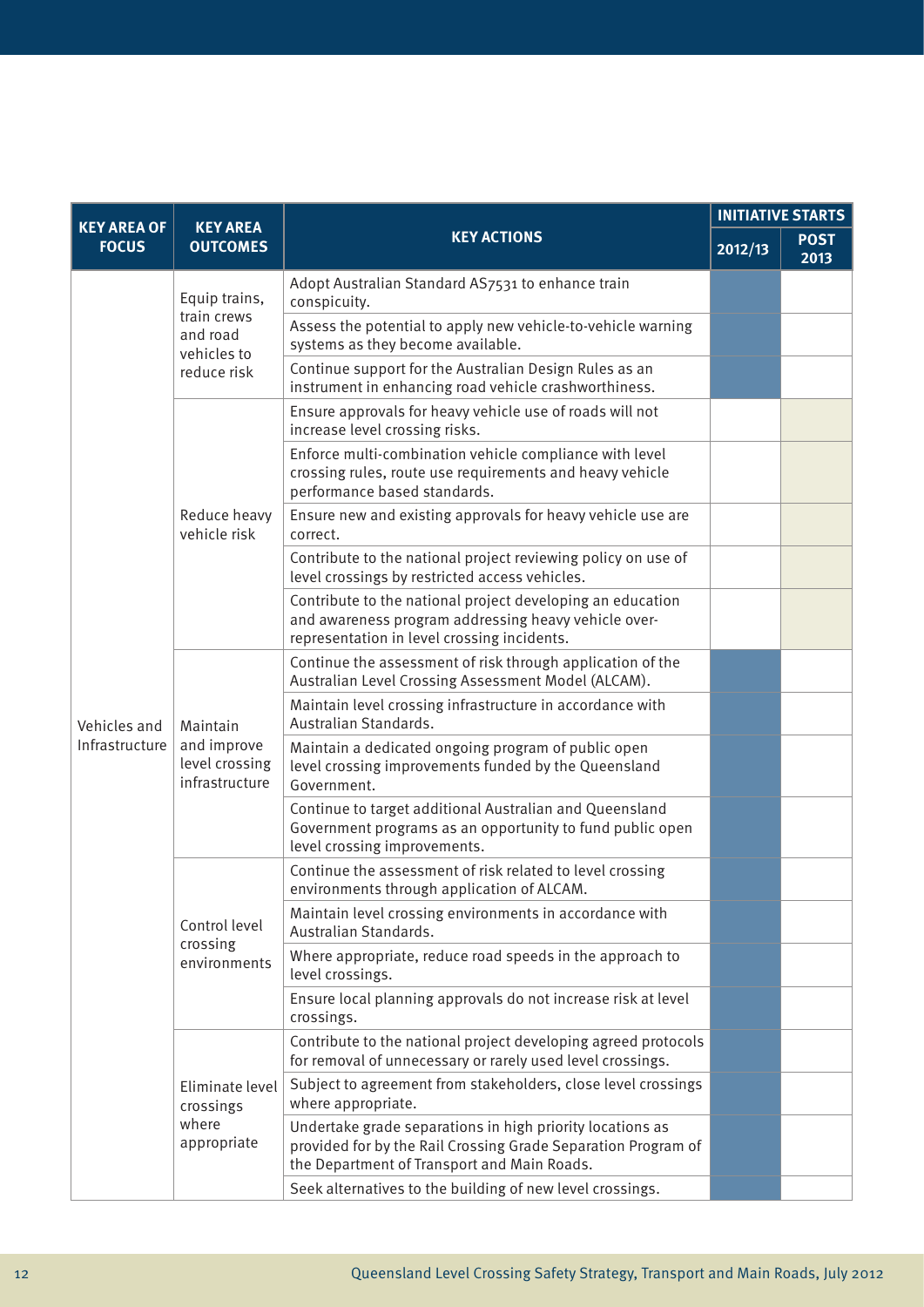| <b>KEY AREA OF</b><br><b>FOCUS</b> | <b>KEY AREA</b><br><b>OUTCOMES</b>                                | <b>KEY ACTIONS</b>                                                                                                                                        | <b>INITIATIVE STARTS</b> |                     |
|------------------------------------|-------------------------------------------------------------------|-----------------------------------------------------------------------------------------------------------------------------------------------------------|--------------------------|---------------------|
|                                    |                                                                   |                                                                                                                                                           | 2012/13                  | <b>POST</b><br>2013 |
| Knowledge                          | Evaluate<br>safety<br>initiatives and<br>investigate<br>incidents | Evaluate new safety initiatives to establish which initiatives<br>may provide significant safety improvements.                                            |                          |                     |
|                                    |                                                                   | Undertake audits of interface agreements between road<br>managers and rail infrastructure managers.                                                       |                          |                     |
|                                    |                                                                   | Investigate or assess level crossing incidents, including<br>near misses and respond to findings of investigations as<br>appropriate.                     |                          |                     |
|                                    | Collect and<br>analyse data<br>to better<br>understand<br>risk    | Maintain a high standard of data collection including near<br>miss reporting.                                                                             |                          |                     |
|                                    |                                                                   | Continue to explore opportunities for greater use of cameras<br>for collecting data.                                                                      |                          |                     |
|                                    |                                                                   | Undertake effective statistical analysis and provide reports<br>enabling level crossing safety measures to be better targeted.                            |                          |                     |
|                                    |                                                                   | Contribute to national initiatives towards better data quality<br>and coordination, including a national policy and standard for<br>level crossing data.  |                          |                     |
|                                    | Promote<br>research and<br>development                            | Trial and evaluate new technologies, with emphasis on low<br>cost solutions and use of Intelligent Transport Systems to<br>enhance level crossing safety. |                          |                     |
|                                    |                                                                   | Contribute to projects of the Cooperative Research Centre for<br>Rail Innovation and development of the national research<br>agenda.                      |                          |                     |
|                                    |                                                                   | Monitor current Australian and overseas research and assess<br>its implications for Queensland.                                                           |                          |                     |
|                                    |                                                                   | Contribute to the national project developing safe system<br>guidelines for level crossing environments.                                                  |                          |                     |